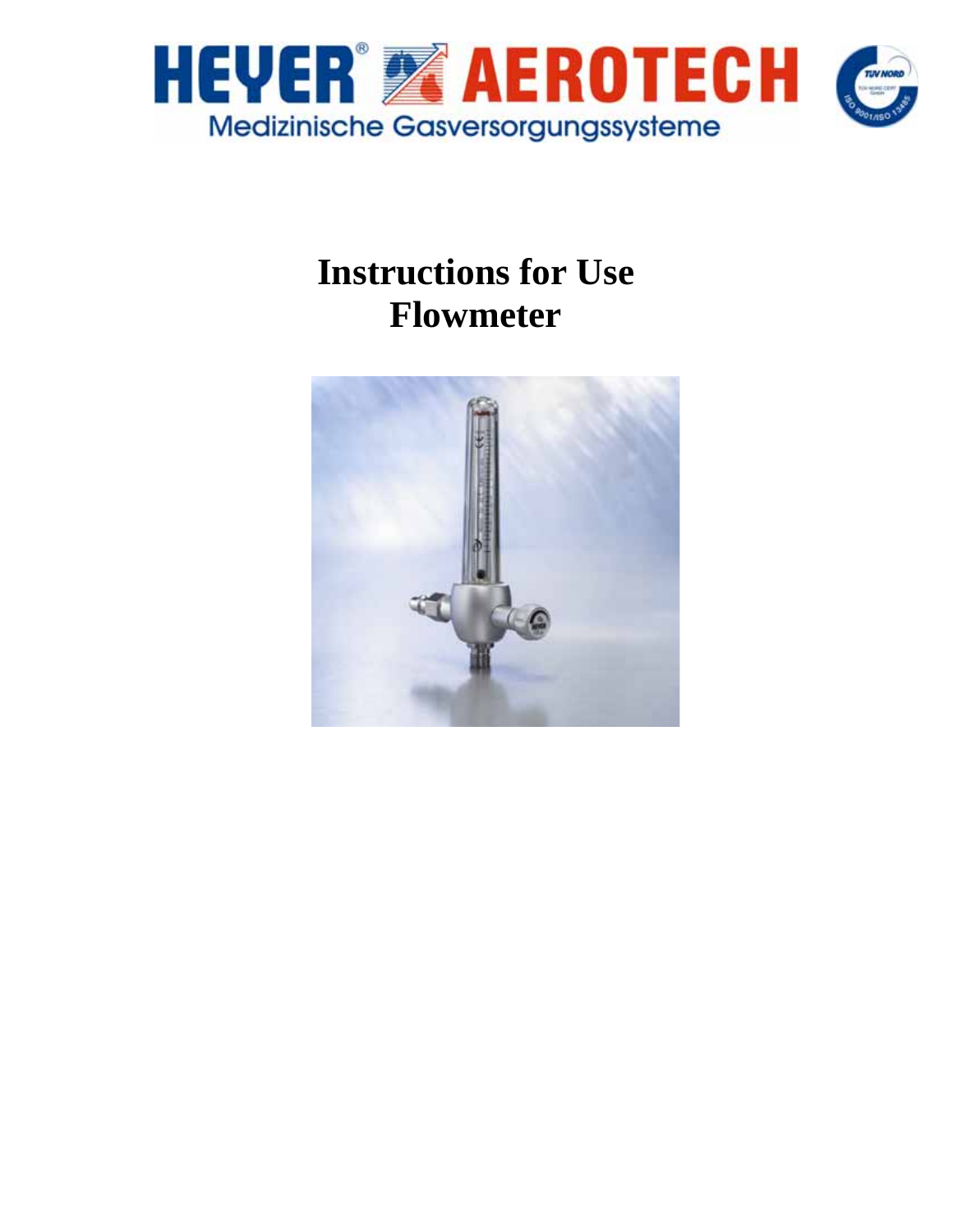

# **Table of Contents**

| 2.             |  |
|----------------|--|
| 3.             |  |
| 3.1            |  |
| 3.2            |  |
| 3.2.1          |  |
| 3.2.2          |  |
| 3.3            |  |
| $\mathbf{4}$ . |  |
| 5.             |  |
| 6.             |  |
|                |  |
|                |  |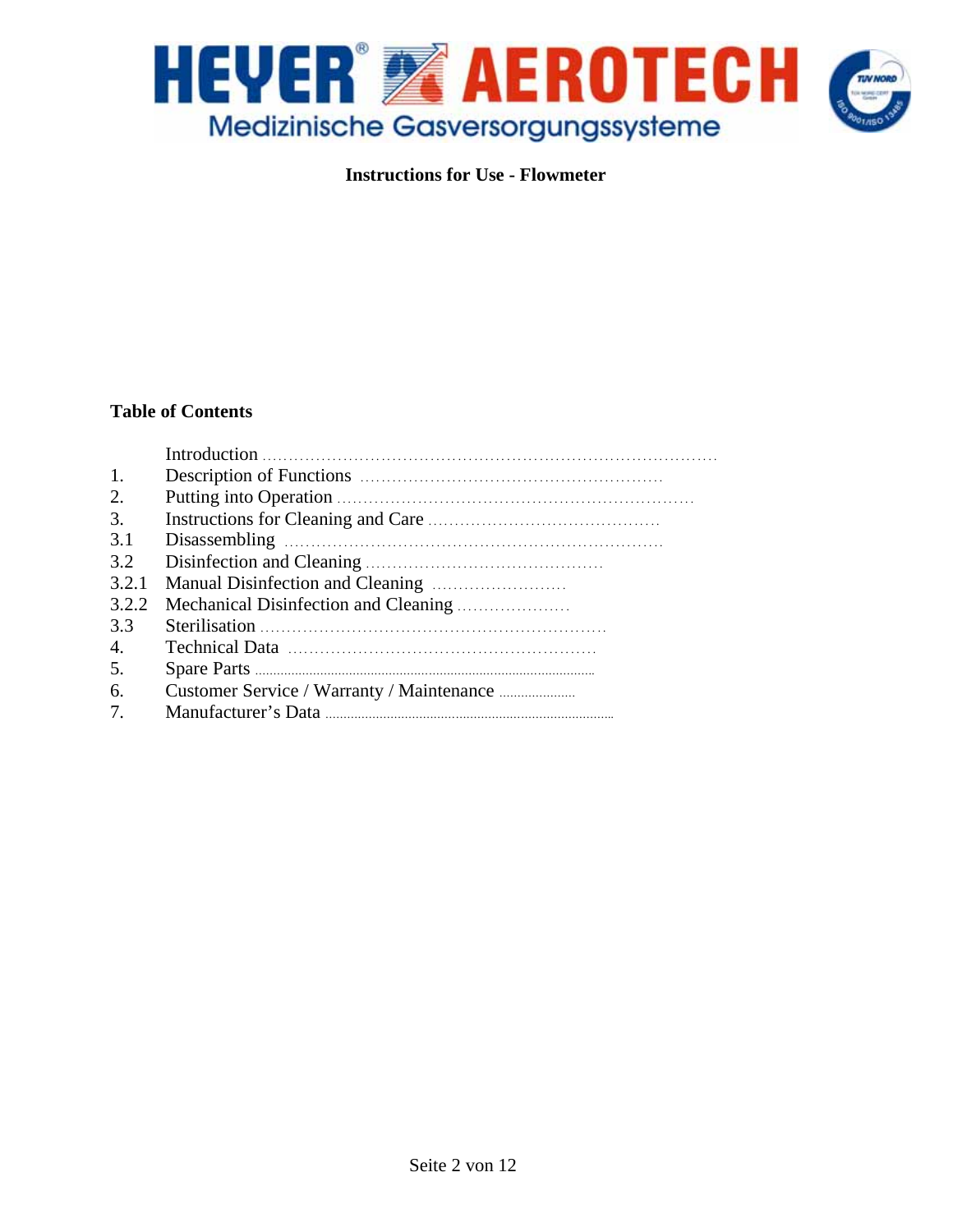

# **INTRODUCTION**

These instructions for use are meant to support you to operate the outlet systems for oxygen and compressed air.

In addition, you will find a description of the various options available to combine the flowmeters with different humidification and application systems.

If any failures or questions should come up during service please do not hesitate to contact our customer service department for help.

# **1. DESCRIPTION OF FUNCTIONS AND MODELS**

The outlet system has been designed to supply patients with oxygen or medical compressed air. The outlet device is equipped with a humidifier which enriches the extracted gas with the corresponding humidity for patients.

The flowmeter is available in the following designs:

• Flowmeter with di**rect** connection to the oxygen or compressed air outlet. Depending on the type of gas, the flowmeter will be equipped with the corresponding standardised connecting probe for each particular gas.



Simple design Twin design



Illustr.:  $O_2$  660-0100 Illustr.:  $O_2$  660-0120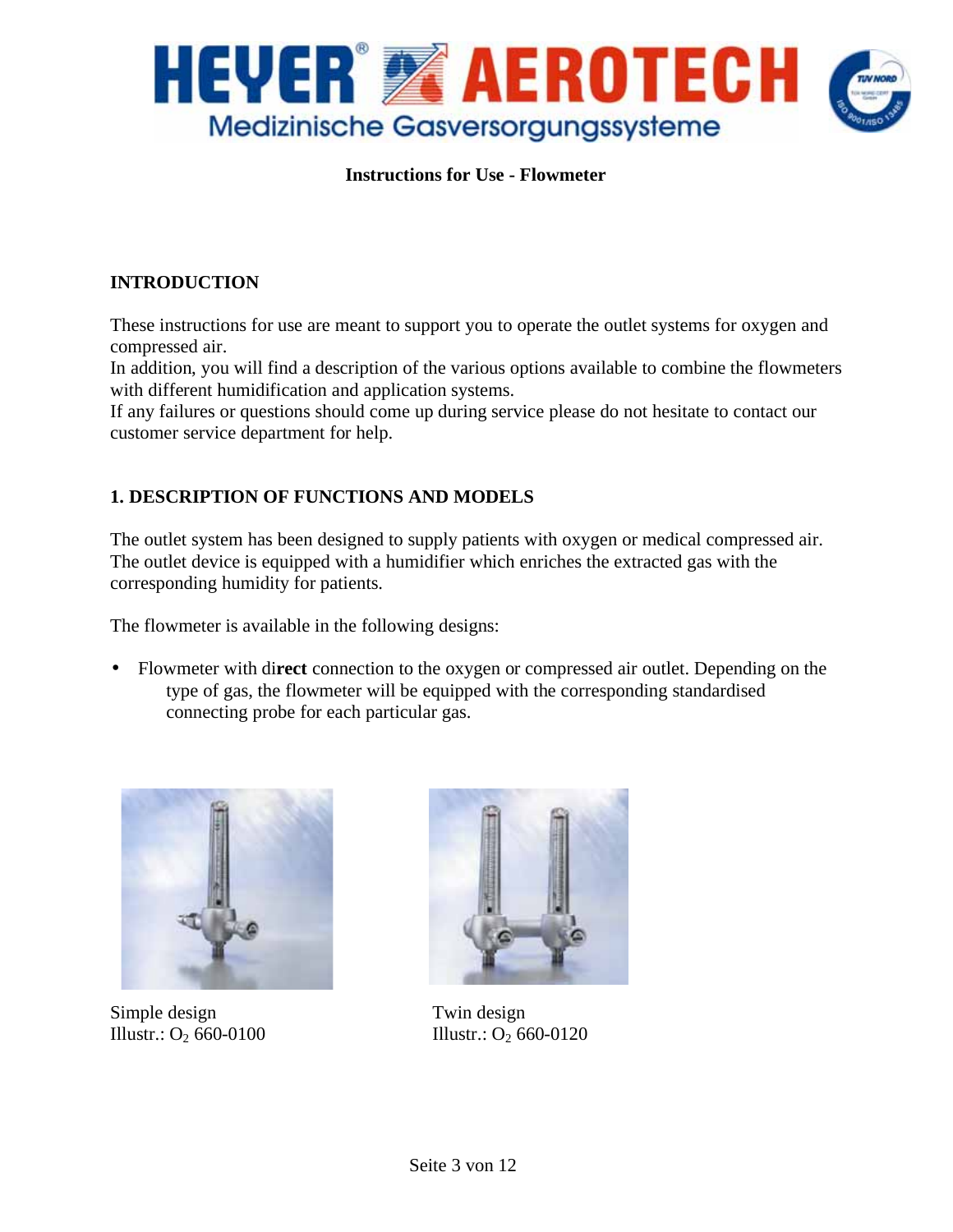

• Flowmeter for wall rail with NIST screw joints The flowmeter is connected to the medical gas supply by means of a gas type-coded connecting hose.



Simple design Twin design Illustr.:  $O_2$  660-0110 Illustr.:  $O_2$  660-0121

Connecting hoses required

 $f$ or  $O_2$  for Air



ISO 6600107 / Neutral 6600106 ISO 6600117 / Neutral 6600116

Optional accessories for direct and rail flowmeters



with membrane set 0331030 and 5192511 (2)









Bacteria filter 0331020 Hose adapter 5192512 (1) 5192510



Seite 4 von 12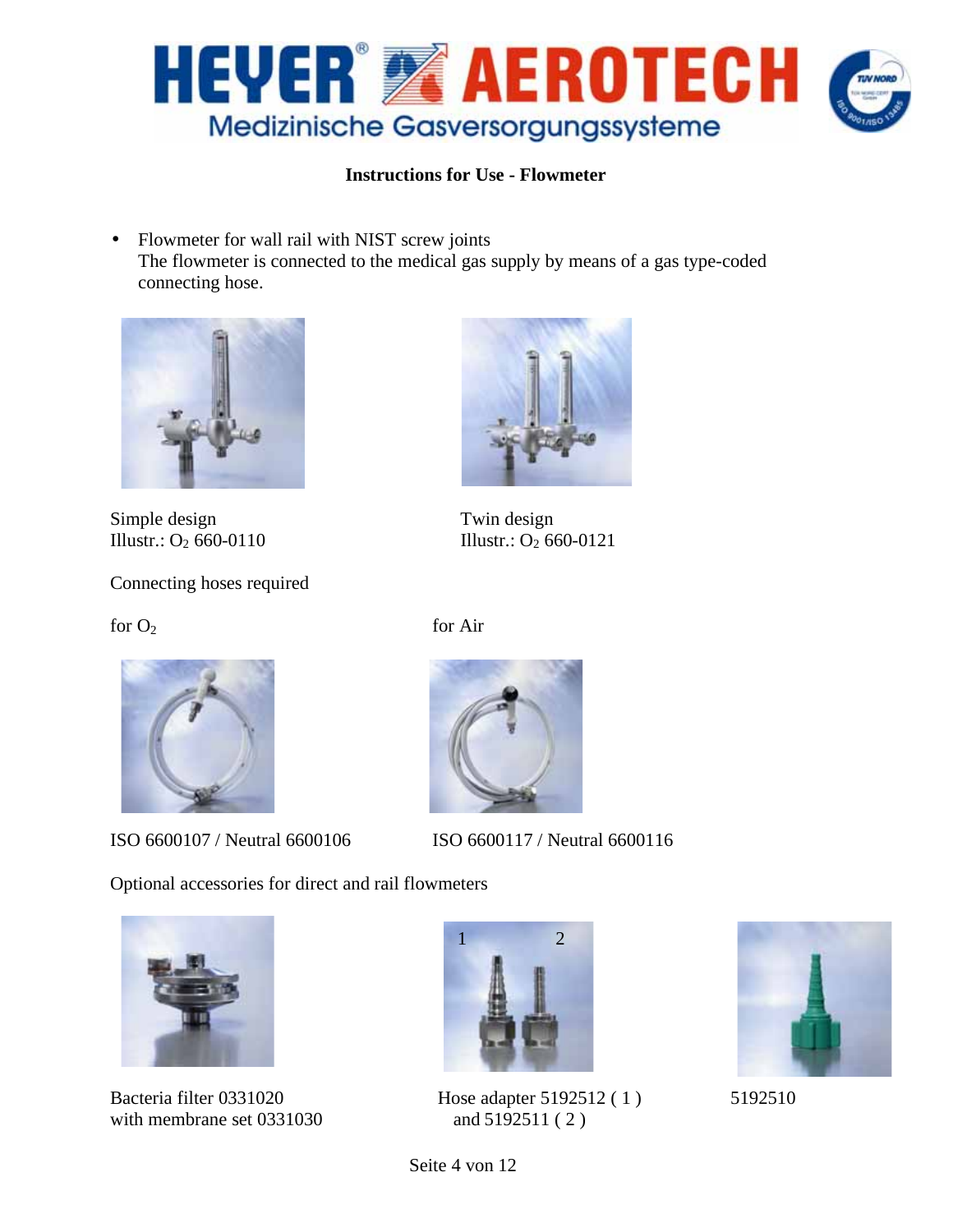

**The following humidifiers are available for both designs:** 



Bubble humidifier 6600142



Aerosol atomizer 6600164

Alternatively, disposable humidifying systems usual in trade can be used.

The aerosol atomizer is particularly suitable for patients who require oxygen insufflation over a longer period of time.

The gas to be taken from the central supply system is available with the mains pressure at the gradually adjustable regulating valve of the flowmeter.

With an open regulating valve, the gas streams through the flow quantity meter and the connected humidifier to the patient.

The flow rate is infinitely variable at the regulating valve. The flow rate currently adjusted is displayed at the flowmeter, upper edge of the ball.

#### **Bubble humidifier**

The gas flows through the immersion tube to the bottom and then bubbles out from the nozzles at the end of the tube and flows back through the water to the top. This has the effect that the gas is enriched with humidity.

#### **Aerosol atomizer**

The gas flows through the atomizing nozzle, which is located above the water level, and produces a suction effect. Due to this suction in the lower drilling of the atomizing nozzle, the water is sucked in via the silicone hose and is atomized in the nozzle into aerosol.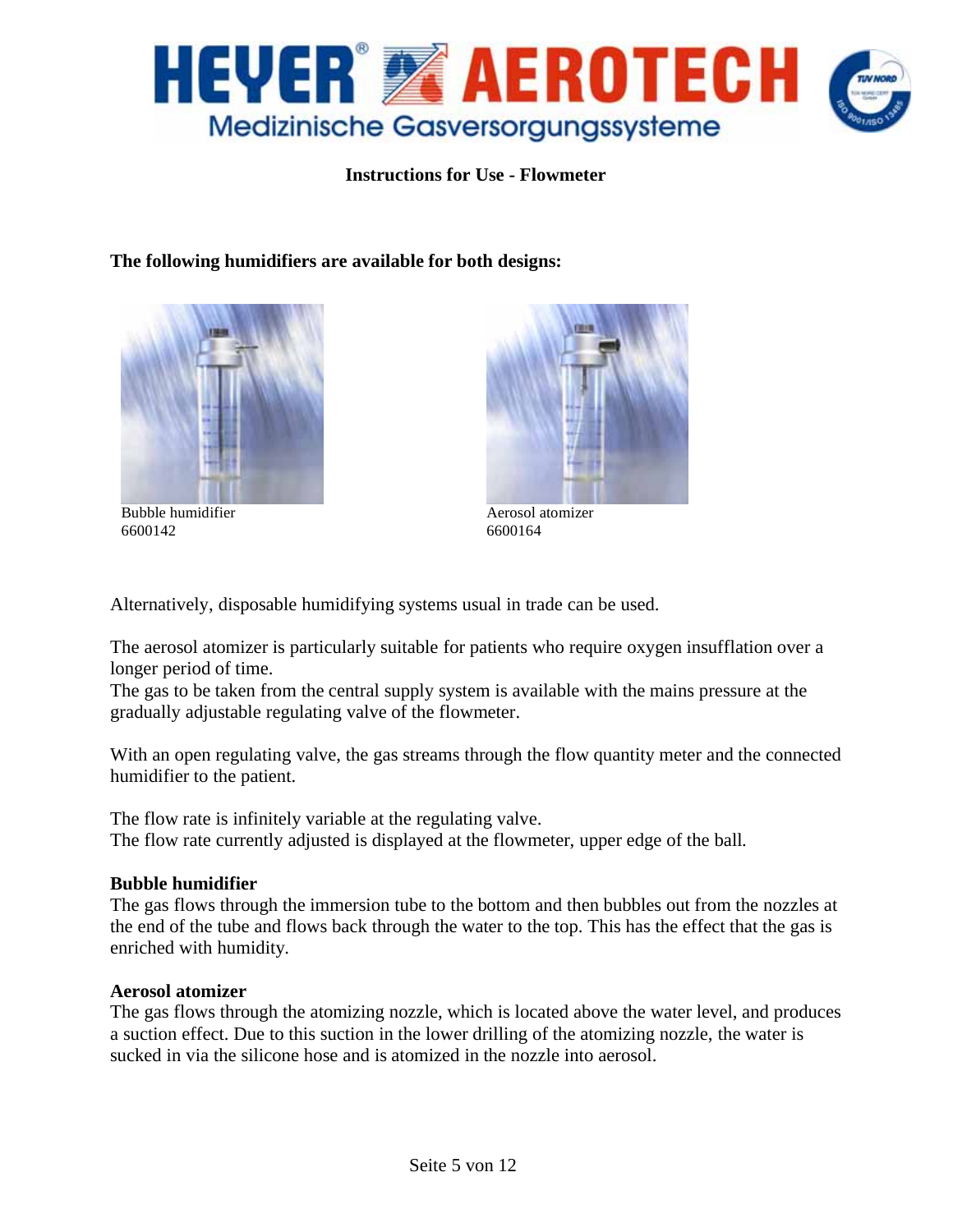

# **2. PUTTING INTO OPERATION**

1. Screw the bottle off the humidifier case, fill it with sterile water up to the "max." level and screw it on again.

2. If necessary, re-screw the autoclavable bacteria filter onto the end of the flowmeter.

3. Plug the flowmeter or the release probe into the gas outlet. Please make sure that the regulation valve is closed.

4. Screw the bubble humidifier or aerosol atomizer directly onto the flowmeter or on top of the bacteria filter.

5. Set the flow rate requested at the regulating valve. The flow rate currently adjusted is displayed at the flowmeter, upper edge of the ball.

6. Set up the connection to the patient by means of the corresponding application accessories.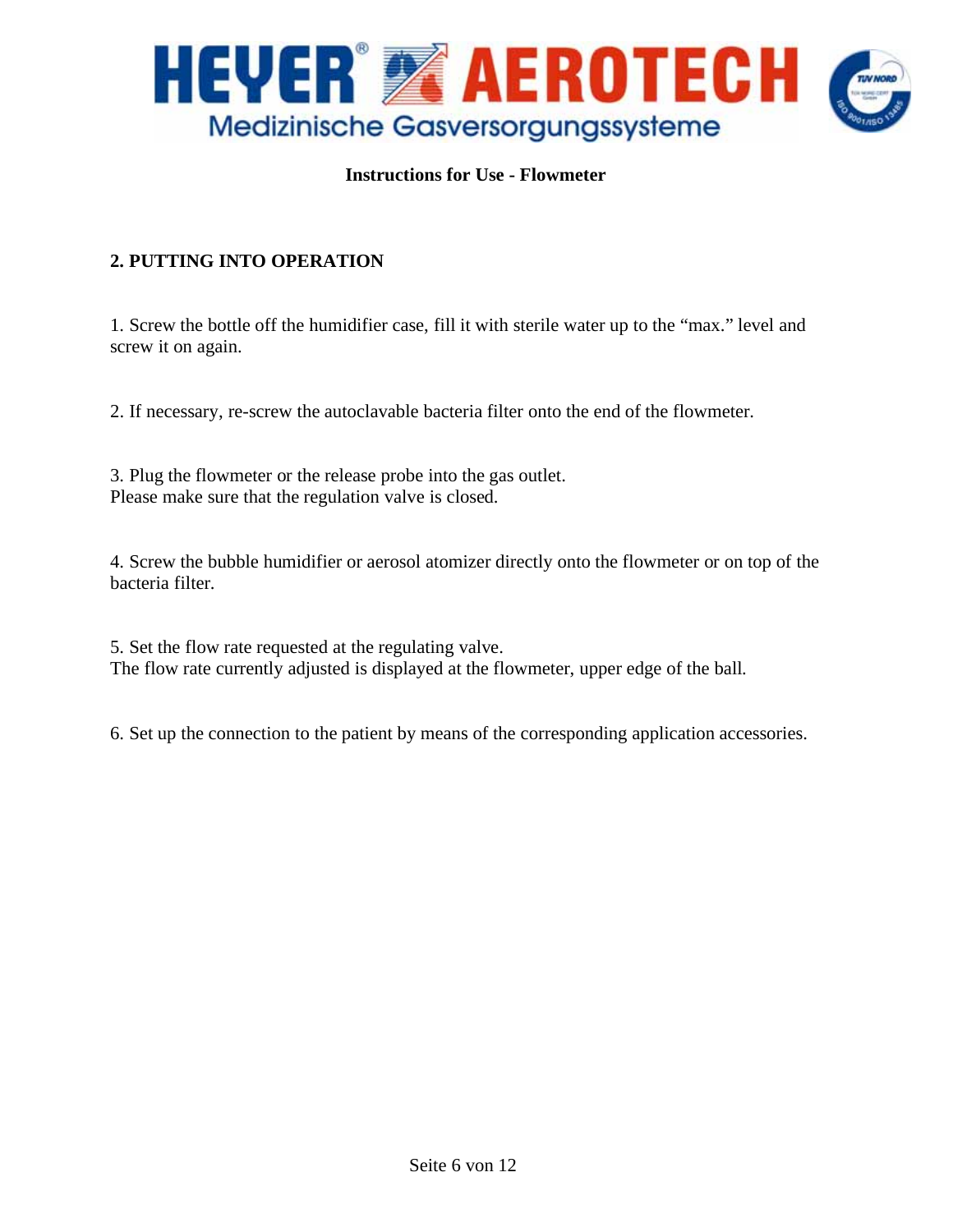

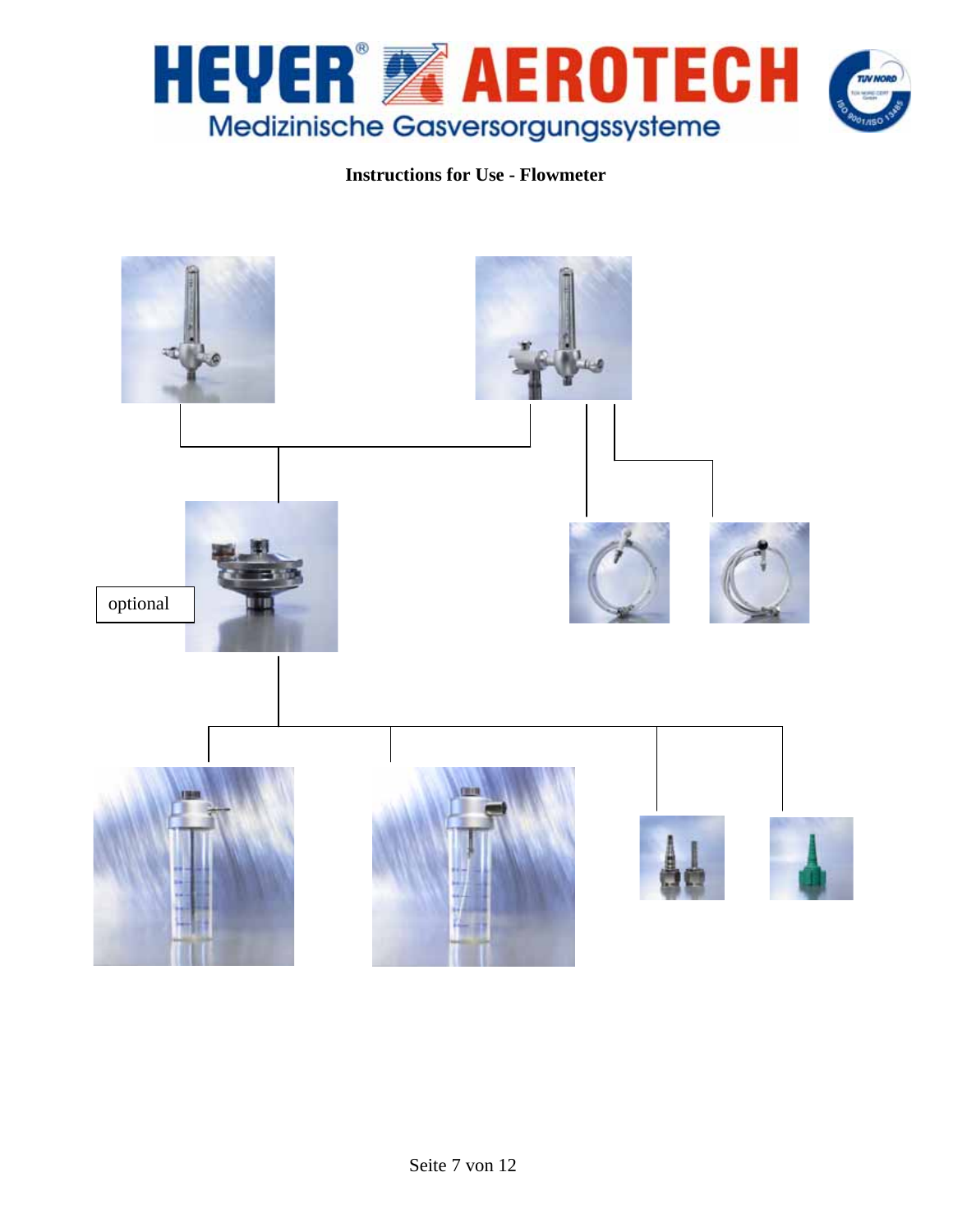

# **3. INSTRUCTIONS FOR CLEANING AND CARE**

#### **3.1 Disassembling**

For disinfection, cleaning or sterilisation purposes, screw off the bottle of the humidifier and empty it.

**ATTENTION:** Do not disassemble the flowmeter!

#### **3.2 Disinfection and cleaning**

#### **3.2.1 Manual disinfection and cleaning**

All those parts which get in contact with the patients' breathing air have to be disinfected in any case.

- Put the corresponding application elements into the disinfecting bath; the exposure time will depend on the type of disinfecting agent which is used (see the package insert of the disinfectant).
- Take the elements out of the disinfecting bath and rinse them with running sterile water.
- Dry the cleaned elements. Please make sure that there is no humidity left in the flowmeter.
- For those parts which do not get into contact with the patients' breathing air wiping disinfection will be sufficient.

#### **3.2.2 Mechanical disinfection and cleaning**

Please make sure that you only use non-aggressive detergents, for example , neo disher MA", , neo disher FA" or similar products.

#### **3.3. Sterilisation**

The bottles of the humidifier can be autoclaved at a temperature of 134°C. Disposable application elements must not be autoclaved (see order data).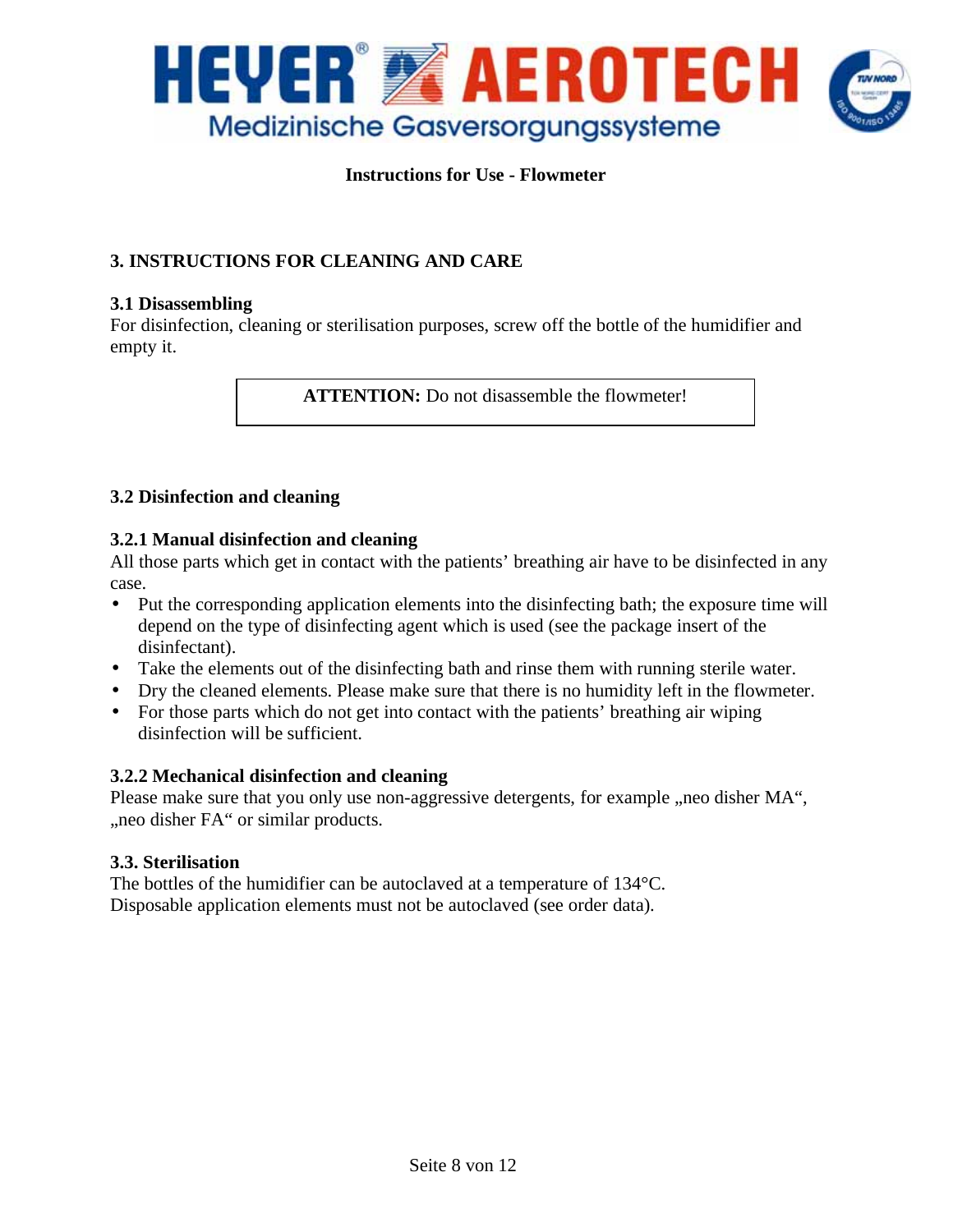

#### **4. Technical Data**

|                                                                                                                                                                                                                                                                               | <b>Flowmeter</b><br><b>Direct</b>                  |               |                 |         |                                              | <b>Flowmeter</b><br>Rail                                                                                                           |                 |         |  |
|-------------------------------------------------------------------------------------------------------------------------------------------------------------------------------------------------------------------------------------------------------------------------------|----------------------------------------------------|---------------|-----------------|---------|----------------------------------------------|------------------------------------------------------------------------------------------------------------------------------------|-----------------|---------|--|
|                                                                                                                                                                                                                                                                               |                                                    | <b>Simple</b> | Twin            |         | <b>Simple</b>                                |                                                                                                                                    | Twin            |         |  |
| Gas type                                                                                                                                                                                                                                                                      | O <sub>2</sub>                                     | Air           | O <sub>2</sub>  | Air     | O <sub>2</sub>                               | Air                                                                                                                                | O <sub>2</sub>  | Air     |  |
| Article No.:                                                                                                                                                                                                                                                                  | 6600100                                            | 6600130       | 6600120         | 6600170 | 6600110                                      | 6600150                                                                                                                            | 6600121         | 6600171 |  |
| Control<br>range                                                                                                                                                                                                                                                              | 1)<br>0 to 15 litres / minute, infinitely variable |               |                 |         |                                              |                                                                                                                                    |                 |         |  |
| Material                                                                                                                                                                                                                                                                      | Anodised aluminium / Stainless steel               |               |                 |         |                                              |                                                                                                                                    |                 |         |  |
| Connection                                                                                                                                                                                                                                                                    | 2)<br>Connector acc. to DIN 13260-2                |               |                 |         | NIST Screw joint                             |                                                                                                                                    |                 |         |  |
| Fixing                                                                                                                                                                                                                                                                        |                                                    |               |                 |         | For device-carrying rail<br>3)<br>25 x 10 mm |                                                                                                                                    |                 |         |  |
| End piece                                                                                                                                                                                                                                                                     | Male thread 9/16" 18G UNF                          |               |                 |         |                                              |                                                                                                                                    |                 |         |  |
| H x W x D<br>mm                                                                                                                                                                                                                                                               | 170 x 40 x 125                                     |               | 170 x 115 x 155 |         |                                              | 190 x 40 x 150                                                                                                                     | 190 x 120 x 185 |         |  |
| Weight                                                                                                                                                                                                                                                                        | 250 g                                              |               | 600             |         | 450 g                                        |                                                                                                                                    | 800             |         |  |
| Bacteria filter case, autoclavable, Art. No.:033-1020<br>Bacteria filter, membrane - Set Art. No.: 033-1030<br>Accessory<br>Bubble humidifier, Art. No.:660-0142<br>Article No.<br>Aerosol atomizer Art. No.:660-0164<br>Hose adapter Art. No.:519-2510 / 519-2511 / 519-2512 |                                                    |               |                 |         |                                              |                                                                                                                                    |                 |         |  |
| Accessory<br>Article No.                                                                                                                                                                                                                                                      |                                                    |               |                 |         | $DIN2$ - NIST<br>$DIN2 - NIST$               | Connecting hose $O_2$ 1.5 mtr<br>ISO 660-0107 / Neutral 660-0106<br>Connecting hose AIR 1.5 mtr<br>ISO 660-0117 / Neutral 660-0116 |                 |         |  |

<sup>1)</sup> Other control ranges available

 $^{2)}$  Various other connections, e.g. BS, AFNOR or AGA, available

 $^{3)}$  Also available for other rail dimensions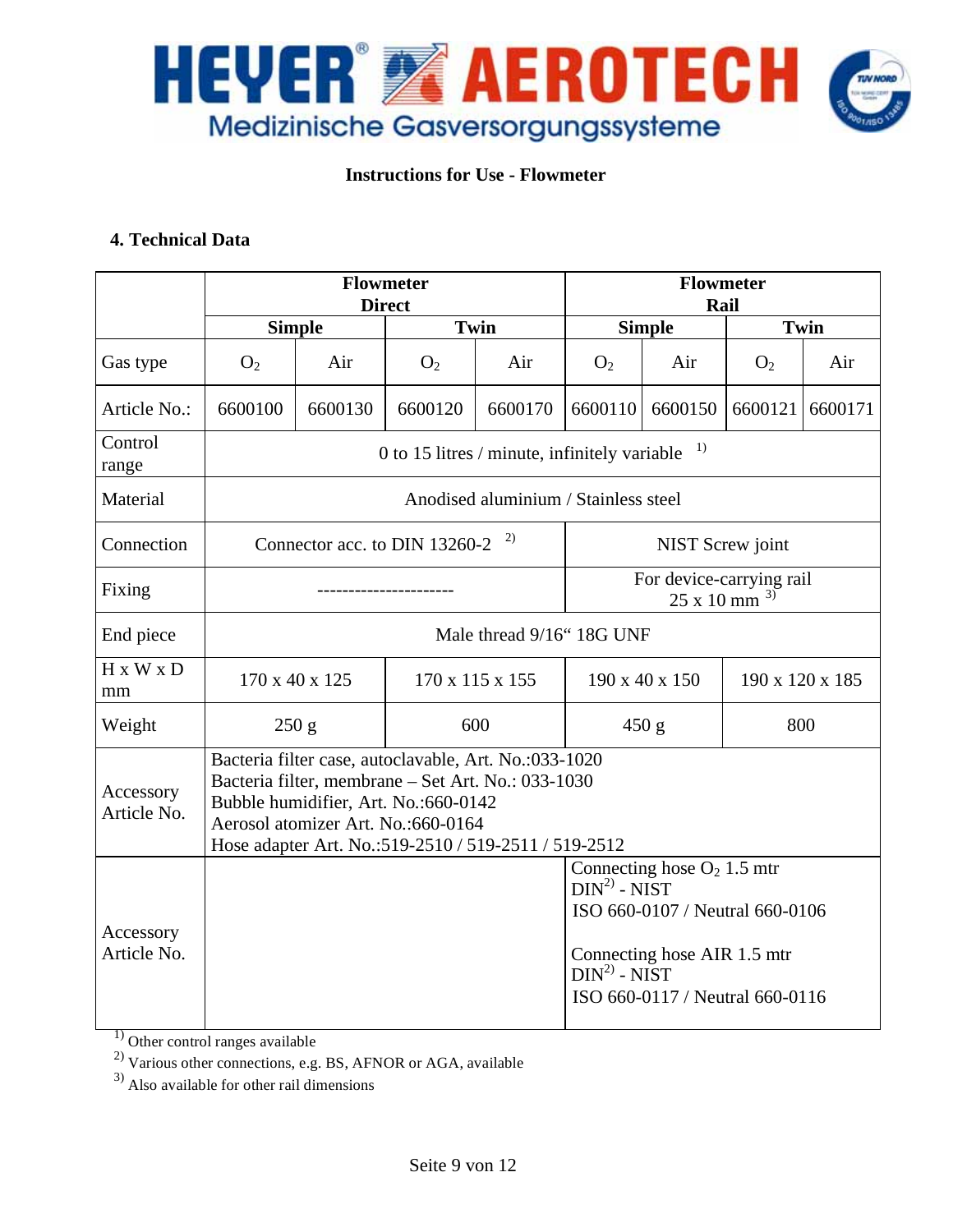

# **5 Spare Parts**



| Item           | Article No. | Designation                         |
|----------------|-------------|-------------------------------------|
|                | 6600101     | Sealing set flowmeter               |
| $\overline{2}$ | 0232900     | Covering tube for flowmeter         |
| 3              | 0232940     | Measuring device $O_2$ complete for |
|                |             | flowmeter                           |
| 3              | 0232941     | Measuring device Air complete for   |
|                |             | flowmeter                           |
|                | 6600102     | Regulating unit flowmeter           |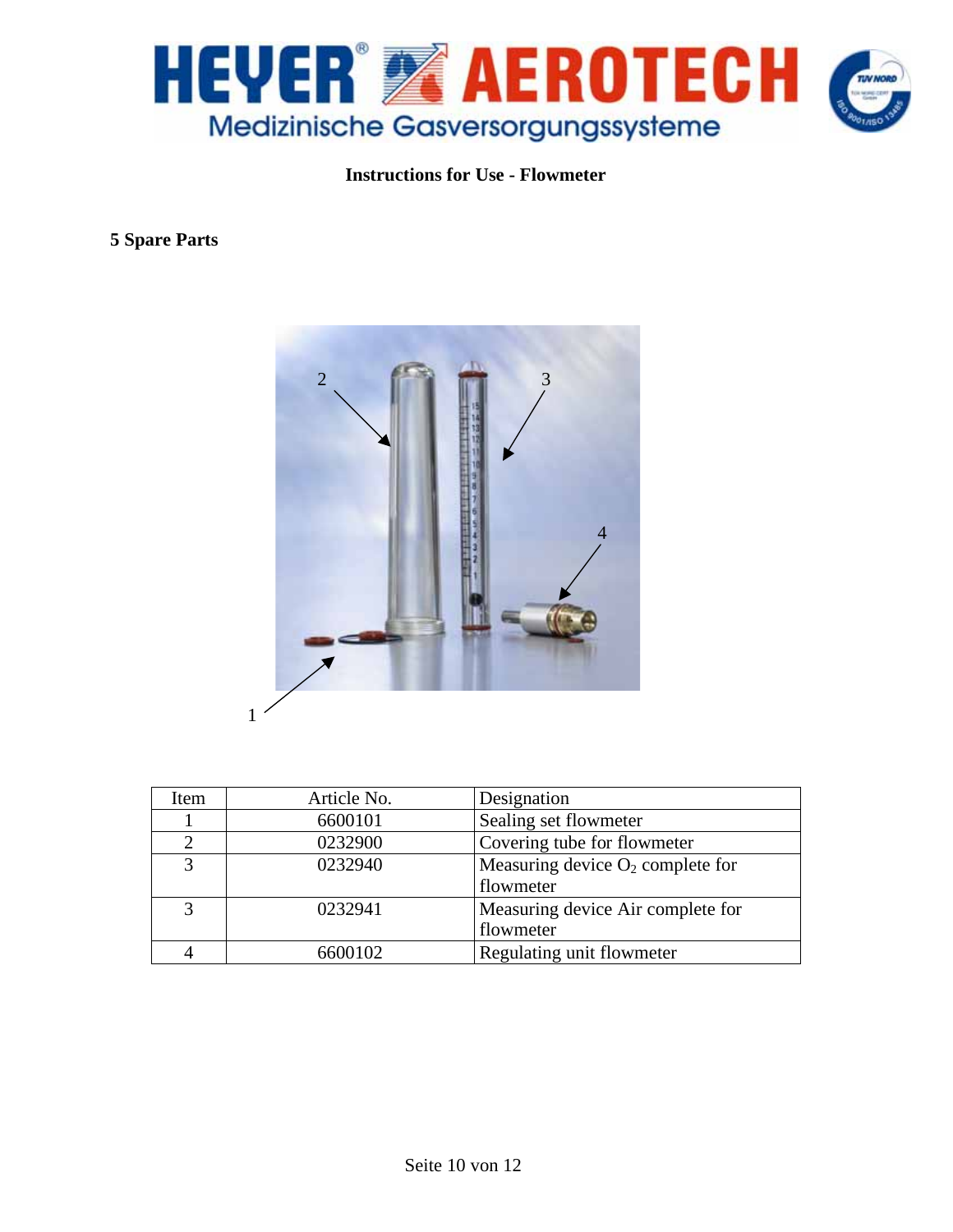

# **6. CUSTOMER SERVICE / WARRANTY / MAINTENANCE**

The period of warranty for the equipment is 12 months starting from the date of sale in accordance with the following conditions:

- During the period of warranty, we will eliminate, free of charge, any damage or failures of the equipment caused by verifiable faults in production or in the material, provided that these failures have been reported without delay after detection. Deviating from this, the warranty for engines of any type, compressors, electric switching devices, semiconductor elements, electric displays and measuring equipment is six months. This warranty is not applicable to fragile parts made of glass, for example, or consumable and wearing parts, e.g. filters.
- In the case of a guarantee, the decision of whether to repair or exchange the equipment will be at our own option. Cases of guarantee will neither extend the period of warranty nor will they represent the start of a new period of warranty. Spare parts which are installed will not be subject to an individual period of warranty.
- Any damage caused by improper use, faulty operation, mechanical damage or nonobservance of the instructions for use as well as any damage caused by force majeure or any other unusual environmental conditions will not be covered by the warranty.
- The warranty claim will expire when interventions, changes or repairs of the equipment have been carried out by people who have not been authorised by us to do so or when the equipment has been used with additional accessories or spare parts of strange origin.
- The faulty equipment has to be sent in its original packaging to the address mentioned below with carriage and postage paid. Further claims as well as any so-called consequential damage will be excluded as long as liability is not required by law.

Equipment may be subject to technical changes without notice!

#### **Maintenance**

- The flawless condition and proper functioning of all the silicone seals in the equipment have to be checked **once a year** and to be replaced if necessary.
- Also **once a year,** the system has to be checked for damage and improper functioning.